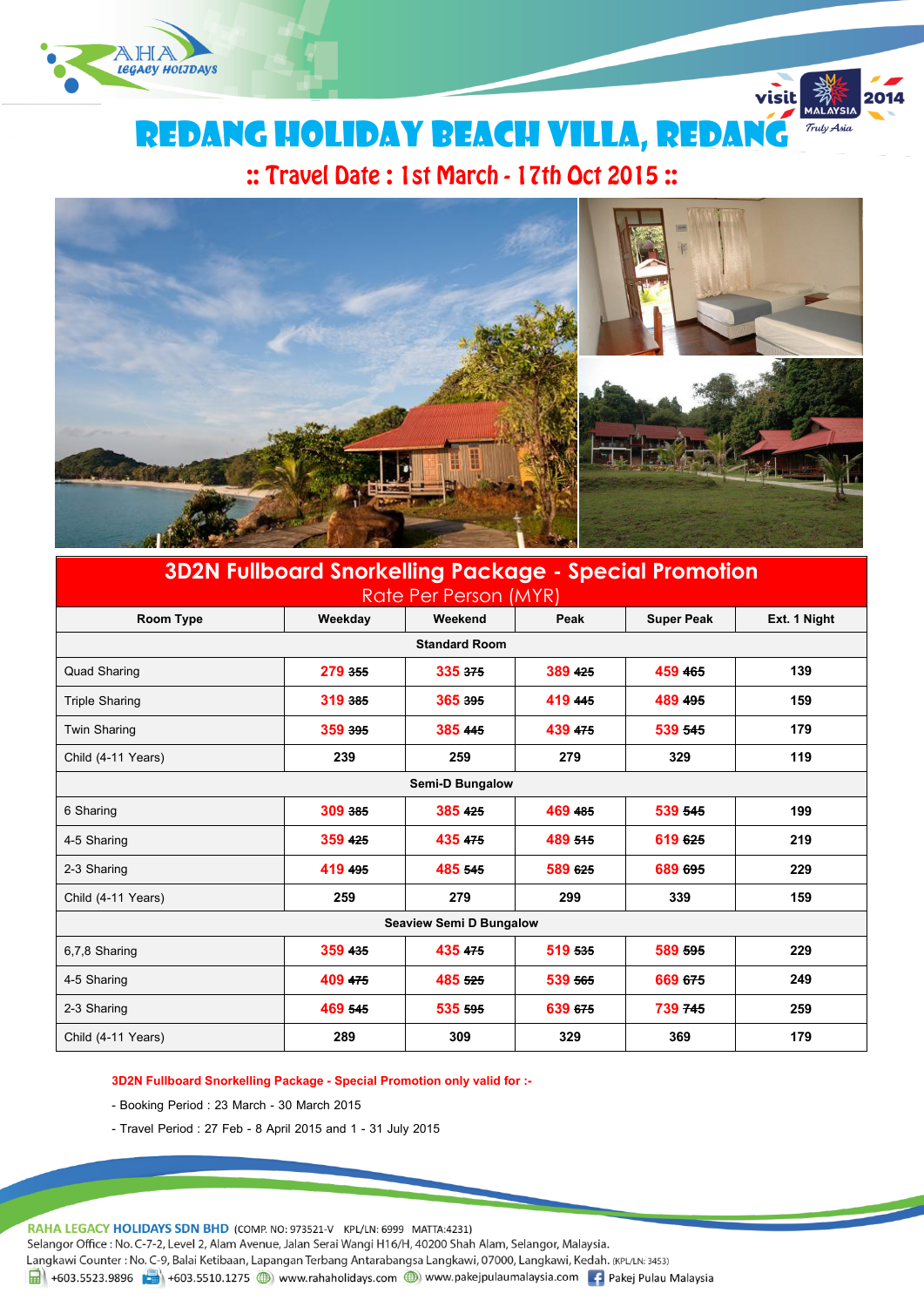

| <b>3D2N Fullboard Snorkelling Package - Early Bird Promotion</b> |         |         |                    |                   |              |  |  |  |
|------------------------------------------------------------------|---------|---------|--------------------|-------------------|--------------|--|--|--|
| Rate Per Person (MYR)                                            |         |         |                    |                   |              |  |  |  |
| <b>Room Type</b>                                                 | Weekday | Weekend | <b>Peak Season</b> | <b>Super Peak</b> | Ext. 1 Night |  |  |  |
| <b>Standard Room</b>                                             |         |         |                    |                   |              |  |  |  |
| <b>Quad Sharing</b>                                              | 295     | 345     | 395                | 465               | 139          |  |  |  |
| <b>Triple Sharing</b>                                            | 335     | 375     | 425                | 495               | 159          |  |  |  |
| <b>Twin Sharing</b>                                              | 375     | 395     | 445                | 545               | 179          |  |  |  |
| Child (4-11 Years)                                               | 239     | 259     | 279                | 329               | 119          |  |  |  |
| <b>Semi-D Bungalow</b>                                           |         |         |                    |                   |              |  |  |  |
| 6 Sharing                                                        | 325     | 395     | 475                | 545               | 199          |  |  |  |
| 4-5 Sharing                                                      | 375     | 445     | 495                | 625               | 219          |  |  |  |
| 2-3 Sharing                                                      | 435     | 495     | 595                | 695               | 229          |  |  |  |
| Child (4-11 Years)                                               | 259     | 279     | 299                | 339               | 159          |  |  |  |
| <b>Seaview Semi D Bungalow</b>                                   |         |         |                    |                   |              |  |  |  |
| 6,7,8 Sharing                                                    | 375     | 445     | 525                | 595               | 229          |  |  |  |
| 4-5 Sharing                                                      | 425     | 495     | 545                | 675               | 249          |  |  |  |
| 2-3 Sharing                                                      | 485     | 545     | 645                | 745               | 259          |  |  |  |
| Child (4-11 Years)                                               | 289     | 309     | 329                | 369               | 179          |  |  |  |

visit

Truly Asia

**3D2N Fullboard Snorkelling Package - Early Bird Promotion only valid for :-**

- Booking Period : 4 March - 5 April 2015

- Travel Period : 27 Feb - 8 April 2015 and 1 - 31 July 2015

RAHA LEGACY HOLIDAYS SDN BHD (COMP. NO: 973521-V KPL/LN: 6999 MATTA:4231) Selangor Office : No. C-7-2, Level 2, Alam Avenue, Jalan Serai Wangi H16/H, 40200 Shah Alam, Selangor, Malaysia. Langkawi Counter: No. C-9, Balai Ketibaan, Lapangan Terbang Antarabangsa Langkawi, 07000, Langkawi, Kedah. (KPL/LN: 3453) 1 +603.5523.9896 +603.5510.1275 (b) www.rahaholidays.com (b) www.pakejpulaumalaysia.com + Pakej Pulau Malaysia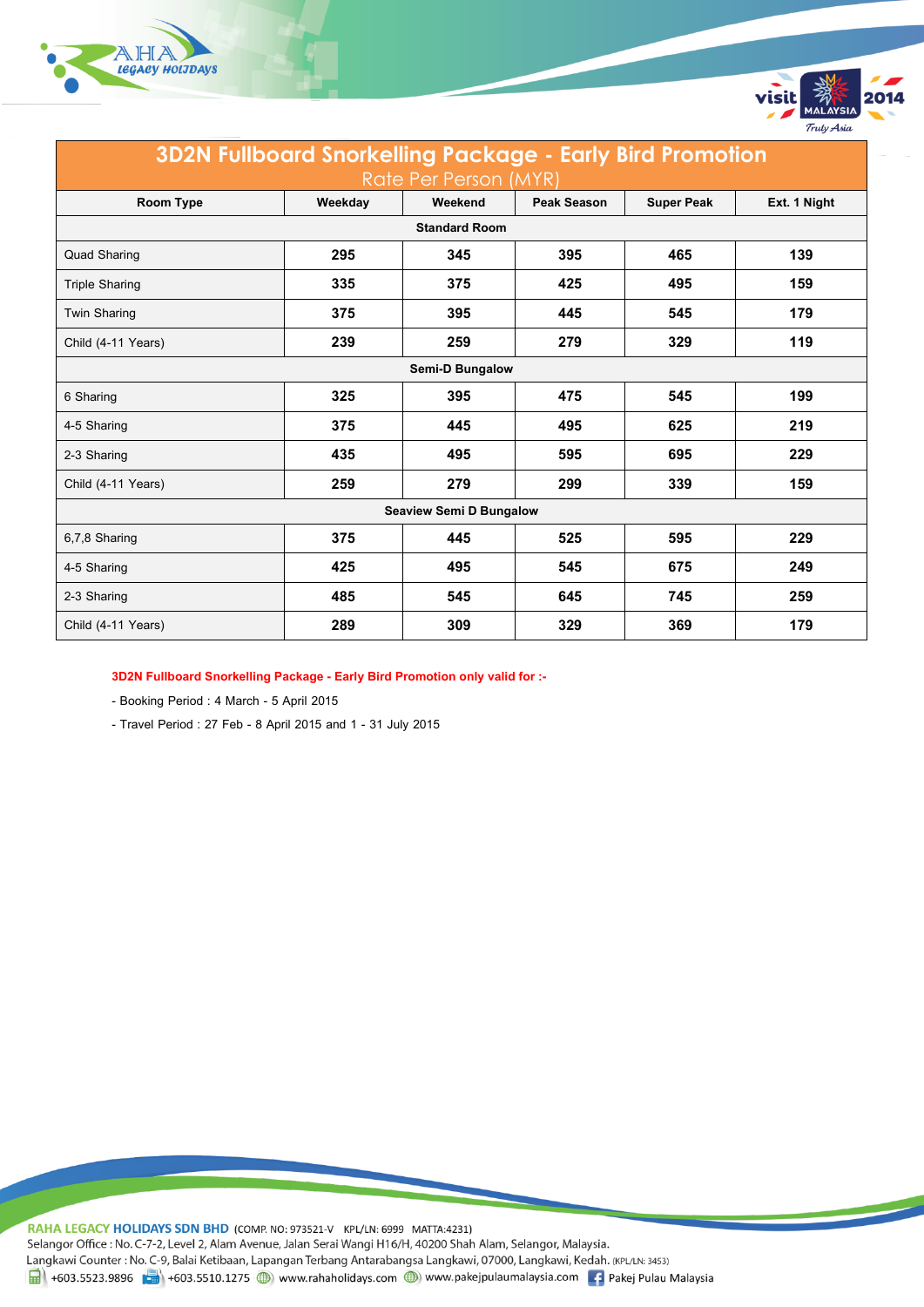



**3D2N Fullboard Snorkelling Package only valid for :-**

- Booking Period : 6 April 15 Oct 2015
- Travel Period : 9 April 17 Oct 2015

- Ferry transfer from Shahbandar Jetty/Merang Jetty to Redang Island & return
- : Accommodation in air conditional room with attached bathroom with hot shower
- 2 breakfast, 2 lunch, 2 tea time, 1 Normal Dinner and 1 **BBQ**
- : Free flow of hot/ cold beverages EXCLUDING mineral water, alcoholic and carbonate drink during meal time
- 3 snorkeling trip (Marine Park and 2 other places) ~ EXCLUDES Snorkeling Equipment
- Food is serve in Buffet (HALAL)
- Extension night inclusive 1night accommodation, 1
- breakfast, 1 lunch, 1 tea time, 1 dinner and 2 snorkelling trip

## **Other Services & Facilities : Recreational Facilities : Recreational Facilities :**

- : Free WIFI at Public Area (Lobby)
- : Meeting room, Telematch/ Team Building & Jungle Tracking

### **Package Includes : Notes & Surcharge:**

: Weekday rate applied when check in between Sunday until Wednesday while Weekend rate Thursday until Saturday.

Truly Asia

- : Peak Season applied when check in between Eve & School Holiday and Super Peak rate applied Eve & Public Holiday
- : Infant 0-3 Years ~ RM90 per Infant (NOT PROVIDE baby coat/bed)
- Single Supplement ~ additional RM100 per day on twin sharing
- All rate mentioned not inclusive 6% GST

Beach Volleyball, Beach Football, Mahjong & Jim Rummy, Carom & Cards, Chess, Soft Music, Karaoke, Disco, Astro.

RAHA LEGACY HOLIDAYS SDN BHD (COMP. NO: 973521-V KPL/LN: 6999 MATTA:4231)

Selangor Office : No. C-7-2, Level 2, Alam Avenue, Jalan Serai Wangi H16/H, 40200 Shah Alam, Selangor, Malaysia.

Langkawi Counter: No. C-9, Balai Ketibaan, Lapangan Terbang Antarabangsa Langkawi, 07000, Langkawi, Kedah. (KPL/LN: 3453)

Hold +603.5523.9896 Hold +603.5510.1275 (D) www.rahaholidays.com (D) www.pakejpulaumalaysia.com [1] Pakej Pulau Malaysia